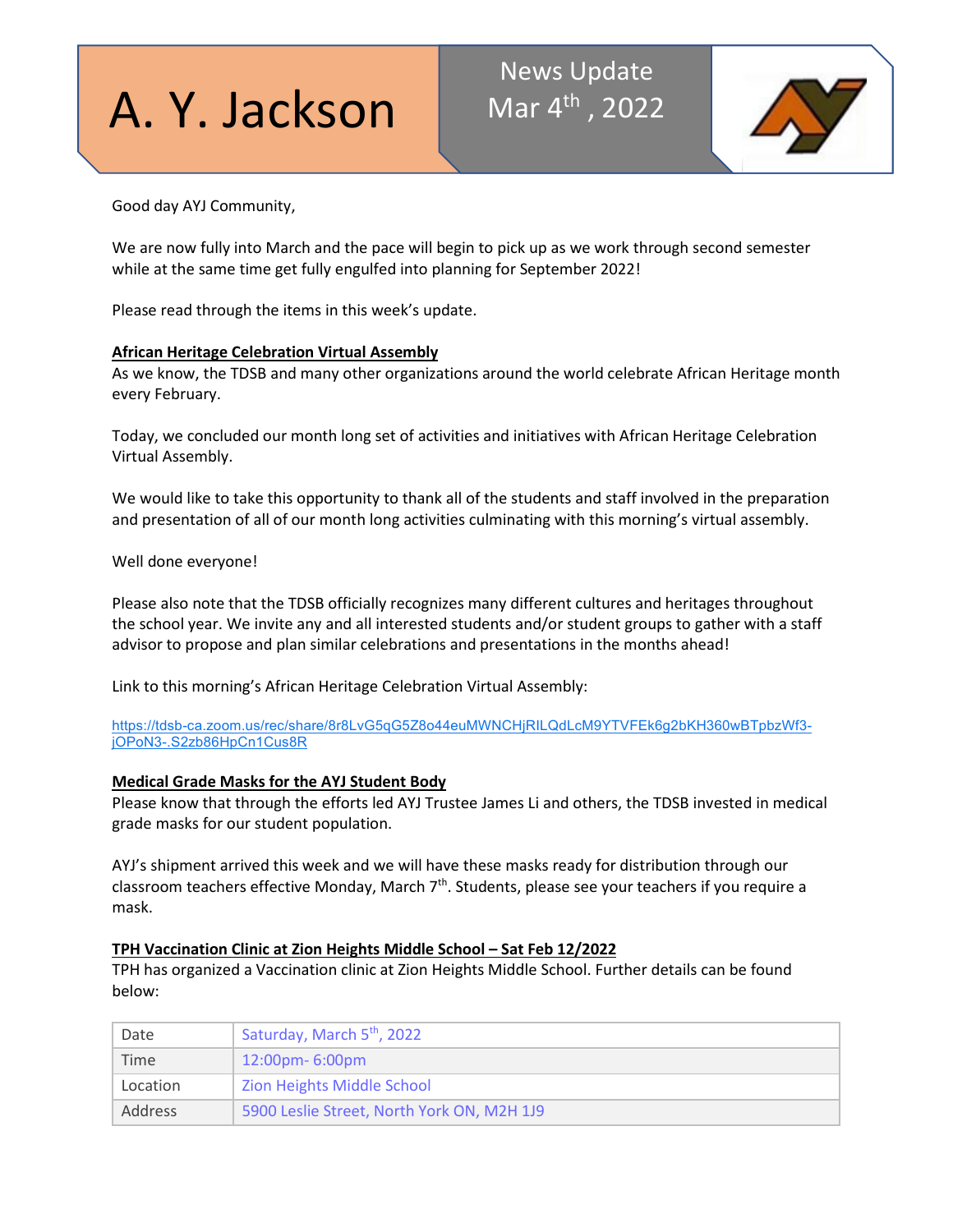Please find attached the following:

- Parent/Guardian Letter
- The Promotional Poster (**has link for appointments**)
- COVID-19 Vaccine Fact Sheet
- link to [Consent Forms](https://www.health.gov.on.ca/en/pro/programs/publichealth/coronavirus/docs/vaccine/COVID-19_vaccine_consent_form_youth.pdf) (If the parent accompanies the child to the vaccine appointment, the consent form is not required.)
- Tip sheet on how to talk to kids about getting vaccinated

## **TDSB Mental Health and Well Being Webinar – Thurs Mar 10<sup>th</sup> @ 7:30pm**

We are excited to announce the TDSB's 4<sup>th</sup> Let's Connect About Mental Health and Well Being webinar on **March 10th, from 7-830 pm** spotlighting **Parent/Caregiver/Guardian Voice**. The flyer attached has the Zoom Link for the event and please share and circulate throughout your school communities. As always, this will be co-facilitated by, myself, our wonderful Mental Health Leads and amazing PSS staff members!

Key note speaker is Heidi Bornstein and special facilitator in one of our 6 Themed Break Out rooms, is Dr. Gajaria from CAMH.

The Breakout Rooms are:

- **Coping in 3rd year of Pandemic**
- **Social media & technology safety**
- **Understanding and Addictions Disorder as a result of the Pandemic**
- **Coping with Child/Children with Complex Needs during the Pandemic**
- **How to Reach out to Access Professional Support Staff**
- **Staff to Demonstrate TDSB Mental Health Tool Kits**

If you have any questions, please reach out to our Mental Health Leads, Imani Hennie-Hamadi at [Imani.hennie-hamadi@tdsb.on.ca](mailto:Imani.hennie-hamadi@tdsb.on.ca) and Annette Grossi at [Annette.grossi@tdsb.on.ca](mailto:Annette.grossi@tdsb.on.ca) .

#### **Yearbook 2021/2022**

Even amidst the pandemic, AYJ continues to be a vibrant place! Our yearbook editors and photographers have been busy capturing and memorializing some of our school's events, such as grads and school photos, sunrise breakfast, Halloween pumpkin carving contests, escape rooms, movie nights, etc., for this year's book. Students and their families are encouraged to purchase a school yearbook through cash-online. The cost of a yearbook is \$30 and they will be on sale from Feb. 11 – March 11, 2022. Don't miss out…reserve yours today!

<https://tdsb.schoolcashonline.com/Fee/Details/115560/153/False/True>

#### **Important Upcoming Dates**

| Friday, March 11 <sup>th</sup>                       | Final day of classes prior to MARCH BREAK     |
|------------------------------------------------------|-----------------------------------------------|
| Mon Mar 14 <sup>th</sup> to Fri Mar 18 <sup>th</sup> | <b>MARCH BREAK, School CLOSED, NO CLASSES</b> |
| Monday, March 21st                                   | First day of classes post MARCH BREAK         |